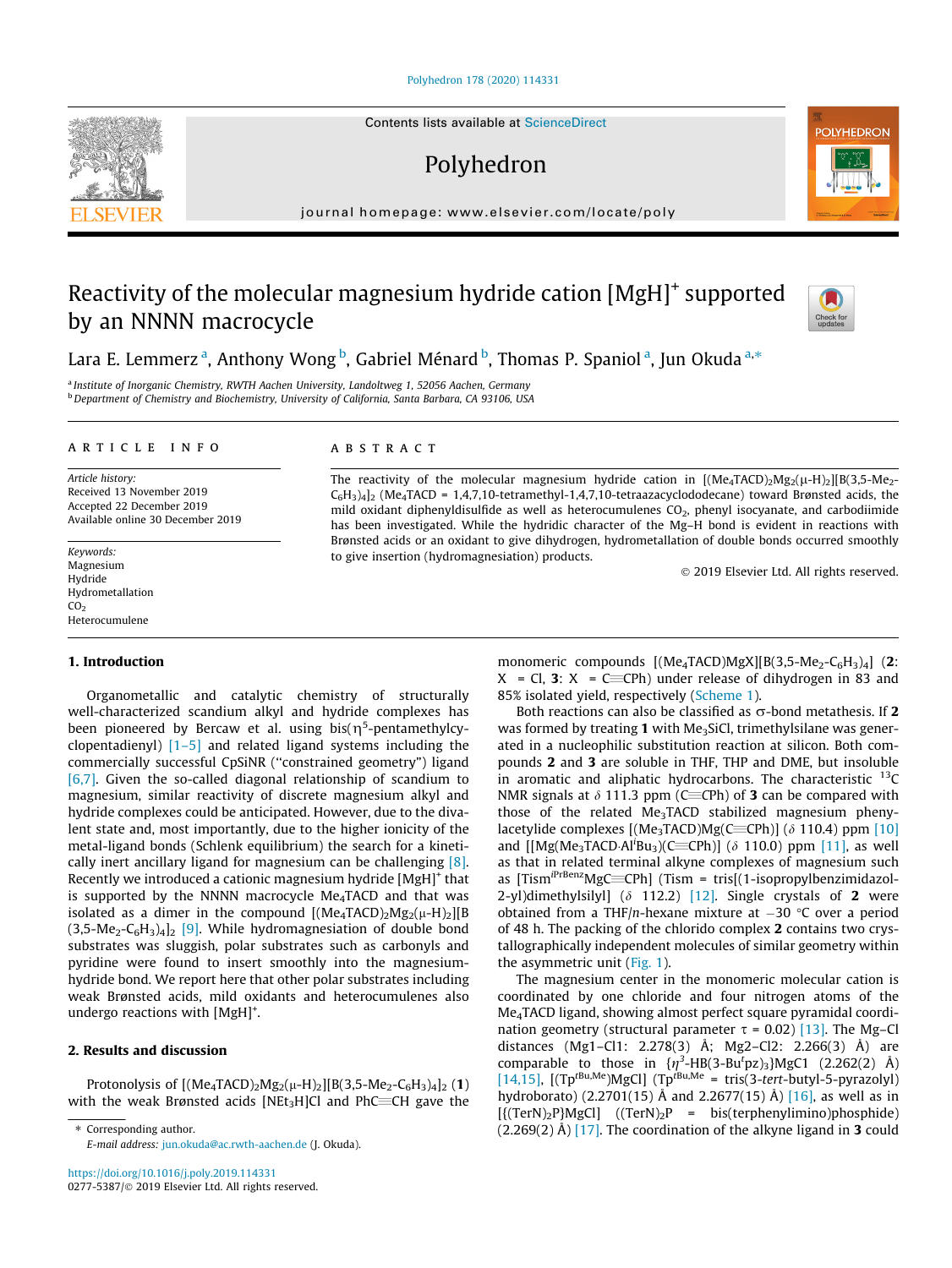<span id="page-1-0"></span>

**Scheme 1.** Protonolysis of 1 with [NEt<sub>3</sub>H]Cl and PhC=CH.



Fig. 1. Structure of one of the two crystallographically independent molecular cations in  $[(Me<sub>4</sub>TACD)MgCl][B(3,5-Me<sub>2</sub>-C<sub>6</sub>H<sub>3</sub>)<sub>4</sub>]$  (2). Displacement ellipsoids are shown at the 50% probability level. Hydrogen atoms are omitted for clarity. Selected distances [Å] and angles [°]: Mg1-Cl1 2.278(3), Mg1-N1 2.192(6), Mg1-N2 2.191 (6), Mg1–N3 2.188(6), Mg1–N4 2.186(6), N1–Mg1–N3 134.4(2), N2–Mg1–N4 135.5 (2), Mg2–Cl2 2.266(3), Mg2–N5 2.166(7), Mg2–N6 2.193(6), Mg2–N7 2.166(7), Mg2–N8 2.198(7), N5–Mg2–N7 133.4(3), N6–Mg2–N8 134.6(3).

also be confirmed by X-ray diffraction of a single crystal obtained from THF/n-hexane at  $-30$  °C (see supporting information). Most likely due to the co-crystallization of an unidentified minor impurity, the crystallographic refinement had to be carried out with isotropic parameters for both carbon atoms of the  $C=C$  fragment. This impurity might be the hydroxide formed from the adventitious reaction with a trace amount (ca. 10%) water, but this cannot be proved because the resolution of the X-ray data is not high enough. Details of the molecular structure obtained by X-ray diffraction are not discussed (see Fig. S20).

The reaction of 1 with the mild oxidant diphenyl disulfide PhSSPh gave the thiophenolate complex  $[(Me<sub>4</sub>TACD)Mg(SPh)][B]$  $(3,5-Me<sub>2</sub>-C<sub>6</sub>H<sub>3</sub>)<sub>4</sub>$  (4) under release of dihydrogen. This reaction may involve an electron transfer from a  $\mu$ -H ligand to diphenyl disulfide, [\[18\]](#page-5-0) leading to oxidation of the hydride ligands to give  $H<sub>2</sub>$  and to the reduction of PhSSPh under cleavage of the S-S bond ([Scheme 2](#page-2-0)). Nucleophilic attack at the sulfur by the magnesium hydride cation to give thiophenol and [(Me<sub>4</sub>TACD)Mg(SPh)] may be another plausible pathway [18b], whereby the thiophenol is deprotonated by the magnesium hydride to give dihydrogen.

The  $1H$  NMR spectrum of 4 shows the signals for the coordinated Me<sub>4</sub>TACD ligand, the borate anion, as well as the phenyl groups with resonances for the protons in ortho-, meta- and para position at  $\delta$  7.33, 6.96 and 6.86 ppm, respectively (see Fig. S7).

Reaction of 1 with the heterocumulenes  $CO<sub>2</sub>$  (0.5 bar), PhN =  $C=0$  and bis(2,6-di-isopropylphenyl)carbodiimide gave  $[(Me<sub>4</sub>TACD)<sub>2</sub>Mg<sub>2</sub>( $\mu$ -O<sub>2</sub>CH)<sub>2</sub>][A]<sub>2</sub> (5), [(Me<sub>4</sub>TACD)Mg(OCHNPh)][A]$ (6) and  $[(Me<sub>4</sub>TACD)Mg({DippN}<sub>2</sub>CH)][A]$  (Dipp = 2,6-<sup>i</sup>Pr<sub>2</sub>-C<sub>6</sub>H<sub>3</sub>) (7) in 95, 82, and 80% yield, respectively ([A] = [B(3,5-Me2-  $C_6H_3)_4$  ([Scheme 3](#page-2-0)).

All these compounds are soluble in THF, but not in aromatic or aliphatic hydrocarbons. Single crystals of the formato complex  $[(Me<sub>4</sub>TACD)<sub>2</sub>Mg<sub>2</sub>(\mu-O<sub>2</sub>CH)<sub>2</sub>][B(3,5-Me<sub>2</sub>-C<sub>6</sub>H<sub>3</sub>)<sub>4</sub>]<sub>2</sub>(5)$  were obtained from a THF/n-pentane/Et<sub>2</sub>O mixture at 25 °C over a period of 48 h. The molecular structure of the cation in 2 shows a dimeric structure with crystallographic  $\overline{1}$  symmetry relating both magnesium centers that are bridged by two  $HCO<sub>2</sub>$  ligands ([Fig. 2](#page-3-0)).

Each metal center is coordinated by two oxygen atoms of the formate units and by four nitrogen atoms of the Me<sub>4</sub>TACD ligand, leading to distorted octahedral coordination geometry. The Mg1– O1 and Mg1–O2' distances with 2.023(2) and 2.0124(19)  $\AA$  are longer than those in the dimeric magnesium formato complex  $[(C_6F_5)_3BOC(H)OC(H)]$  $[(Me)CDDipp]_2Mg(\mu-O_2CH)]_2$  (1.979(4) and 1.935(3) Å)  $[19]$ , but shorter than in the monomeric complexes  $[(Me<sub>3</sub>TACD·Al<sup>1</sup>Bu<sub>3</sub>)<sub>2</sub>Mg<sub>2</sub>(\kappa<sup>2</sup>-O<sub>2</sub>CH)] (2.120(2) and 2.121(2) Å) [11]$  $[(Me<sub>3</sub>TACD·Al<sup>1</sup>Bu<sub>3</sub>)<sub>2</sub>Mg<sub>2</sub>(\kappa<sup>2</sup>-O<sub>2</sub>CH)] (2.120(2) and 2.121(2) Å) [11]$ as well as in  $[(Tism^{iPrBenz})Mg(\kappa^2-O_2CH)]$  (Tism<sup> $iPrBenz$ </sup> = tris[(1-isopropylbenzimidazol-2-yl)dimethylsilyl]methyl) (2.1746(16) and 2.1419(15) Å) [\[20\].](#page-5-0) The O1–Mg1–O2 bond angle of 87.63(8)° is significantly smaller than in  $[(C_6F_5)_3BOC(H)OC(H)]$ (Me)CNDipp}<sub>2</sub>Mg  $(\mu$ -O<sub>2</sub>CH)]<sub>2</sub> (99.55(16)<sup>o</sup>) [\[19\].](#page-5-0) One of the Me<sub>4</sub>TACD ligands is disordered, but could be refined with split positions. In the major isomer, all four methyl groups of the ring ligand are pointing to the metal center, as usually observed for metal complexes of the Me4TACD ligand; the main difference of the minor isomer is that one methyl group is directed away from the metal ([Fig. 3\)](#page-3-0).

The high symmetry is retained in solution, as revealed by the presence of only one signal at  $\delta$  8.27 ppm for the formate unit in the  ${}^{1}$ H NMR spectrum (Fig. S10, see supporting information) and a signal at  $\delta$  175.9 ppm in the <sup>13</sup>C{<sup>1</sup>H} NMR spectrum (Fig. S11).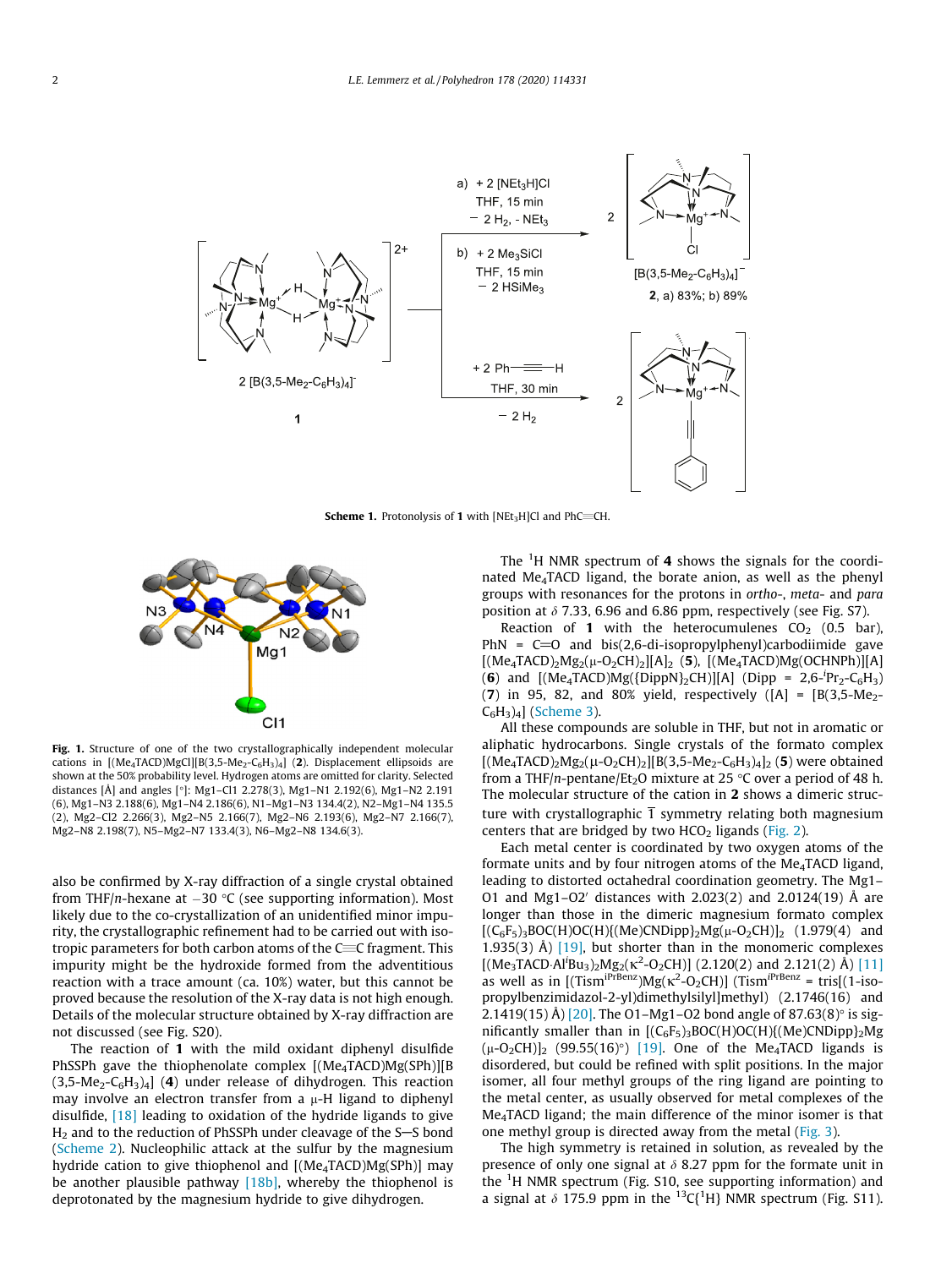<span id="page-2-0"></span>

Scheme 2. Reaction of 1 with diphenyl disulfide.



Scheme 3. Reaction of 1 with heterocumulenes.

These signals are comparable to those of the magnesium formate complexes [(Me<sub>3</sub>TACD Al<sup>i</sup>Bu<sub>3</sub>)Mg( $\kappa$ <sup>2</sup>O<sub>2</sub>CH)] (<sup>1</sup>H NMR:  $\delta$  8.25 ppm, <sup>13</sup>C{<sup>1</sup>H} NMR:  $\delta$  174.5 ppm) [\[11\]](#page-5-0) and [(C<sub>6</sub>F<sub>5</sub>)<sub>3</sub>BOC(H)OC(H){(Me) CNAr}<sub>2</sub>Mg(OHCO)]<sub>2</sub> (<sup>1</sup>H NMR:  $\delta$  8.31 ppm; <sup>13</sup>C{<sup>1</sup>H} NMR:  $\delta$  182.7) [\[19\].](#page-5-0)

In contrast to the reaction of the hydride 1 with  $CO<sub>2</sub>$ , treatment with the sterically more demanding  $PhN = C = 0$  leads to the monomeric compound 6. Single crystals of [(Me<sub>4</sub>TACD)Mg(OCHNPh)][B  $(3,5-Me<sub>2</sub>-C<sub>6</sub>H<sub>3</sub>)<sub>4</sub>$  (6) were obtained from a THF/n-pentane mixture at 25  $\degree$ C over a period of 24 h. The structure obtained by singlecrystal X-ray diffraction shows the magnesium center coordinated by the oxygen and nitrogen atom of the formamidato unit, as well as by the four nitrogen atoms of the Me4TACD ligand, leading to a distorted trigonal prismatic coordination geometry ([Fig. 4\)](#page-3-0). The distances Mg1–O1 (2.043(6)) and Mg1–N5 (2.191(5)) Å are longer than those in [HC{(Me)CN(Dipp)}2Mg(OCHNDipp)] (Mg–O: 2.0118 (10) Å; Mg–N: 2.0983(11) Å), but the angle O1–Mg1–N5 (63.7(2) $^{\circ}$ ) is comparable with that in  $[HC{(Me)CN(Dipp)}_2Mg(OCHNDipp)]$  $(65.86(4)°)$  [\[21\].](#page-5-0)

The <sup>1</sup>H NMR spectrum in THF- $d_8$  shows one singlet at  $\delta$ 8.21 ppm for the formamidate ligand (Fig. S13, see supporting information), which agrees with the signal of  $[HC{(Me)CN(Dipp)}<sub>2</sub>-$ Mg(OCHNDipp)] (7.92 ppm) [\[21\].](#page-5-0) The aromatic protons in ortho-, meta- and para position of the phenyl ring appear as three multiplets at  $\delta$  6.89–7.23 ppm. At 25 °C, the resonances for the Me<sub>4</sub>TACD ligand show an unusual pattern with two singlets at  $\delta$  2.48 and 2.31 ppm, indicating that the  $Me<sub>4</sub>TACD$  ligand is dissociated from the metal. At  $-90$  °C, the <sup>1</sup>H NMR spectrum reveals one singlet for the CH<sub>3</sub> groups and broad multiplets for the CH<sub>2</sub> groups that is characteristic of a coordinated Me<sub>4</sub>TACD ligand. Thus, the labile nature of the Me<sub>4</sub>TACD ligand in  $6$  is established. A labile coordination is also revealed in the  ${}^{13}C(^{1}H)$  NMR spectrum that shows one signal for the carbon atom of the formamidate ligand at  $\delta$ 172.8 ppm in agreement with that in  $[HC] (Me)CN(Dipp)$ <sub>2</sub>Mg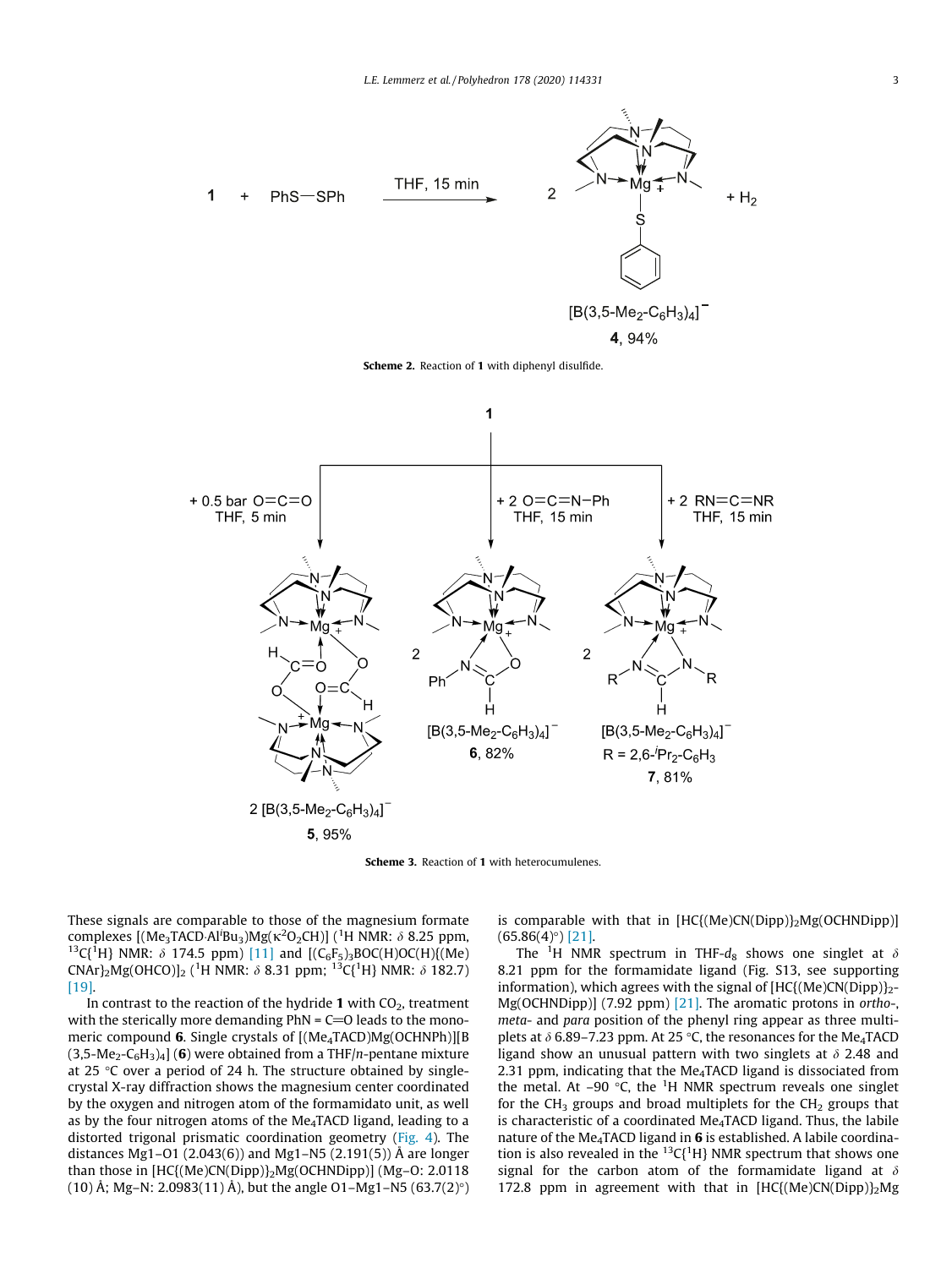<span id="page-3-0"></span>

Fig. 2. Structure of the molecular cation of  $[(Me<sub>4</sub>TACD)<sub>2</sub>Mg<sub>2</sub>(\mu-OCHO)<sub>2</sub>][B(3,5-1)]$  $Me<sub>2</sub>-C<sub>6</sub>H<sub>3</sub>/4$ <sub>2</sub> (5). Displacement ellipsoids are shown at the 50% probability level. Hydrogen atoms, except for these of the formate ligands, are omitted for clarity. Disordered atoms are shown with the split position of the major isomer. Primed and unprimed atoms are related by the symmetry operation  $-x$ ,  $-y$ ,  $2 - z$ . Selected interatomic distances [Å] and angles [°]: Mg1–O1 2.023(2), Mg1–O2' 2.0124(19), C1–O1 1.241(3), C1–O2 1.235(3), Mg1–N1 2.224(2), Mg1–N2 2.262(2), Mg1–N3 2.235(2), Mg1–N4A 2.283(14), Mg1–N4B 2.49(3), O1–Mg1–O2 87.63(8), O1–C1–O2 128.6(3), N1–Mg1–N3 147.10(9).



Fig. 3. Representations of the two conformers in the solid state of 5. Left: major isomer with all four methyl groups pointing towards the metal center; right: minor isomer with one methyl group pointing away from the metal.



Fig. 4. Molecular structure of  $[(Me<sub>4</sub>TACD)Mg(OCHNPh)][B(3,5-Me<sub>2</sub>-C<sub>6</sub>H<sub>3</sub>)<sub>4</sub>]$  (6). Displacement ellipsoids are shown at the 50% probability level. Hydrogen atoms, except for these of the formamidate ligand, are omitted for clarity. The borate anion is not shown. Selected interatomic distances  $[\hat{A}]$  and angles  $[\textdegree]$ : Mg1–O1 2.043(6), Mg1–N1 2.238(7), Mg1–N2 2.297(10), Mg1–N3 2.169(10), Mg1–N4 2.204(6), Mg1– N5 2.191(5), O1–Mg1–N5 63.7(2), N2–Mg1–N3 148.6(4), N1–Mg1–N4 103.5(3).

(OCHNDipp)] (175.0 ppm)  $[21]$ . The  $^1$ H NMR spectrum of the imidoformamide complex 7 that was obtained from reaction with bis  $(2,6-di-isopropylphenyl)$ carbodiimide in THF- $d_8$  contains a singlet at  $\delta$  7.53 ppm for the proton of the (RN)<sub>2</sub>CH ligand that correlates to the signal at  $\delta$  7.23 ppm in  $[(\{DippN\}_2CH)Mg(\mu-Cl)(THF)]_2$ . [\[22\]](#page-5-0) In analogy to 6 where the structure in the solid state has been established, we assume a monomeric structure for compound 7.

## 3. Conclusion

The molecular cationic hydride  $[MgH]^+$  in  $[(Me<sub>4</sub>TACD)<sub>2</sub>Mg<sub>2</sub>]$  $(\mu-H)_2$ [B(3,5-Me<sub>2</sub>-C<sub>6</sub>H<sub>3</sub>)<sub>4</sub>]<sub>2</sub> (1) reacts with the Brønsted acids  $[NEt<sub>3</sub>H]$ Cl and PhC $=$ CH to give the monomeric coordination compounds  $[(Me<sub>4</sub>TACD)MgCl]$  and  $[(Me<sub>4</sub>TACD)Mg(C=CPh)]$ , respectively. 1 is oxidized by PhSSPh leading to  $[(Me<sub>4</sub>TACD)Mg(SPh)]$ . Double bonds in the heteroallenes  $CO<sub>2</sub>$ , phenyl isocyanate, and a carbodiimide are smoothly hydrometallated by 1 to form hydromagnesiation products as the result of the insertion into the magnesium-hydride bond.

#### 4. Experimental

#### 4.1. General considerations

All operations were performed under inert atmosphere of dry argon using standard Schlenk or glovebox techniques THF, THP, Et<sub>2</sub>O, *n*-pentane, *n*-hexane and toluene were purified using a MB SPS-800 solvent purification system or distilled under argon from sodium/benzophenone ketyl prior to use. Pyridine was dried over  $CaH<sub>2</sub>$  and distilled under argon prior to use. Deuterated solvents (THF- $d_8$ , benzene  $d_6$ ) were distilled under argon from sodium/benzophenone ketyl prior to use. NMR spectra were recorded on a Bruker Avance II 400 or a Bruker Avance III HD 400 spectrometer at 25 °C in J. Young-type NMR tubes. Chemical shifts ( $\delta$  in ppm) in the <sup>1</sup>H, <sup>13</sup>C{<sup>1</sup>H} and <sup>29</sup>Si{<sup>1</sup>H} NMR spectra were referenced to the residual proton signals of the deuterated solvents and reported relative to tetramethylsilane. The resonances in the  ${}^{1}$ H and  ${}^{13}$ C NMR spectra were assigned on the basis of two-dimensional NMR experiments (COSY, HSQC, HMBC). Combustion analyses were performed with an Elementar Vario EL. Consistently low carbon contents for compounds 3, 4, 6 and 7 are ascribed to incomplete combustion [\[23\]](#page-5-0). The magnesium contents were determined by complexometric titrations and were carried out according to the published procedure [\[24\]](#page-5-0) or were determined by inductively coupled plasma mass spectrometry using a Spectro ICP Spectroflame D instrument. X-ray data of 2, 3, 5 and 6 were collected at 100 K with a Bruker SMART APEX CCD detector in  $\omega$ -scan mode (MoK $\alpha$ radiation,  $\lambda$  = 0.71073, multilayer optics, see supporting information).

#### 4.1.1.  $[(Me<sub>4</sub>TACD)MgCl][B(3,5-Me<sub>2</sub>-C<sub>6</sub>H<sub>3</sub>)<sub>4</sub>] (2)$

Method A: A solution of [NEt<sub>3</sub>H]Cl (14 mg, 0.1 mmol) in THF (1 mL) was added to a solution of  $[(Me<sub>4</sub>TACD)<sub>2</sub>Mg<sub>2</sub>(\mu-H)<sub>2</sub>][B(3,5-1)]$  $Me<sub>2</sub>-C<sub>6</sub>H<sub>3</sub>)<sub>4</sub>$ ]<sub>2</sub> (68 mg, 0.05 mmol) in THF (3 mL) and the reaction solution was stirred for 15 min. The solvent was removed under reduced pressure and the colorless solid was washed with n-pentane (3 mL). The solid was dried under vacuum and  $[(Me<sub>4</sub>TACD)$  $MgCl[[B(3,5-Me_2-C_6H_3)_4]$  (2) (60 mg, 0.04 mmol) was obtained in 83% yield.

Method B: To a solution of  $[(Me<sub>4</sub>TACD)<sub>2</sub>Mg<sub>2</sub>(\mu-H)<sub>2</sub>][B(3,5 Me_2-C_6H_3)_{4}]_2$  (68 mg, 0.05 mmol) in THF (3 mL), SiMe<sub>3</sub>Cl (13 µL, 10 mg, 0.1 mmol) was added and the solution was stirred for 15 min. The solvent was removed under reduced pressure and the colorless solid was washed with  $n$ -pentane  $(3 \text{ mL})$ . The solid was dried under vacuum and [(Me<sub>4</sub>TACD)MgCl][B(3,5- $Me<sub>2</sub>-C<sub>6</sub>H<sub>3</sub>)<sub>4</sub>$ ] (2) (64 mg, 0.04 mmol) was obtained in 89% yield.

<sup>1</sup>H NMR (THF-d<sub>8</sub>; 400.1 MHz):  $\delta$  2.11 (s, 24H, CH<sub>3</sub>-[B(3,5-Me<sub>2</sub>- $C_6H_3$ <sub>2</sub>, 2.28–2.42 (m, 16H, CH<sub>2</sub>-Me<sub>4</sub>TACD), 2.31 (s, 12H, CH<sub>3</sub>-Me<sub>4</sub>TACD), 6.39 (m, 4H, para-CH-[B(3,5-Me<sub>2</sub>-C<sub>6</sub>H<sub>3</sub>)<sub>4</sub>]), 7.01 (m, 8H, ortho-CH-[B(3,5-Me<sub>2</sub>-C<sub>6</sub>H<sub>3</sub>)<sub>4</sub>]) ppm. <sup>13</sup>C{<sup>1</sup>H} NMR (THF-d<sub>8</sub>;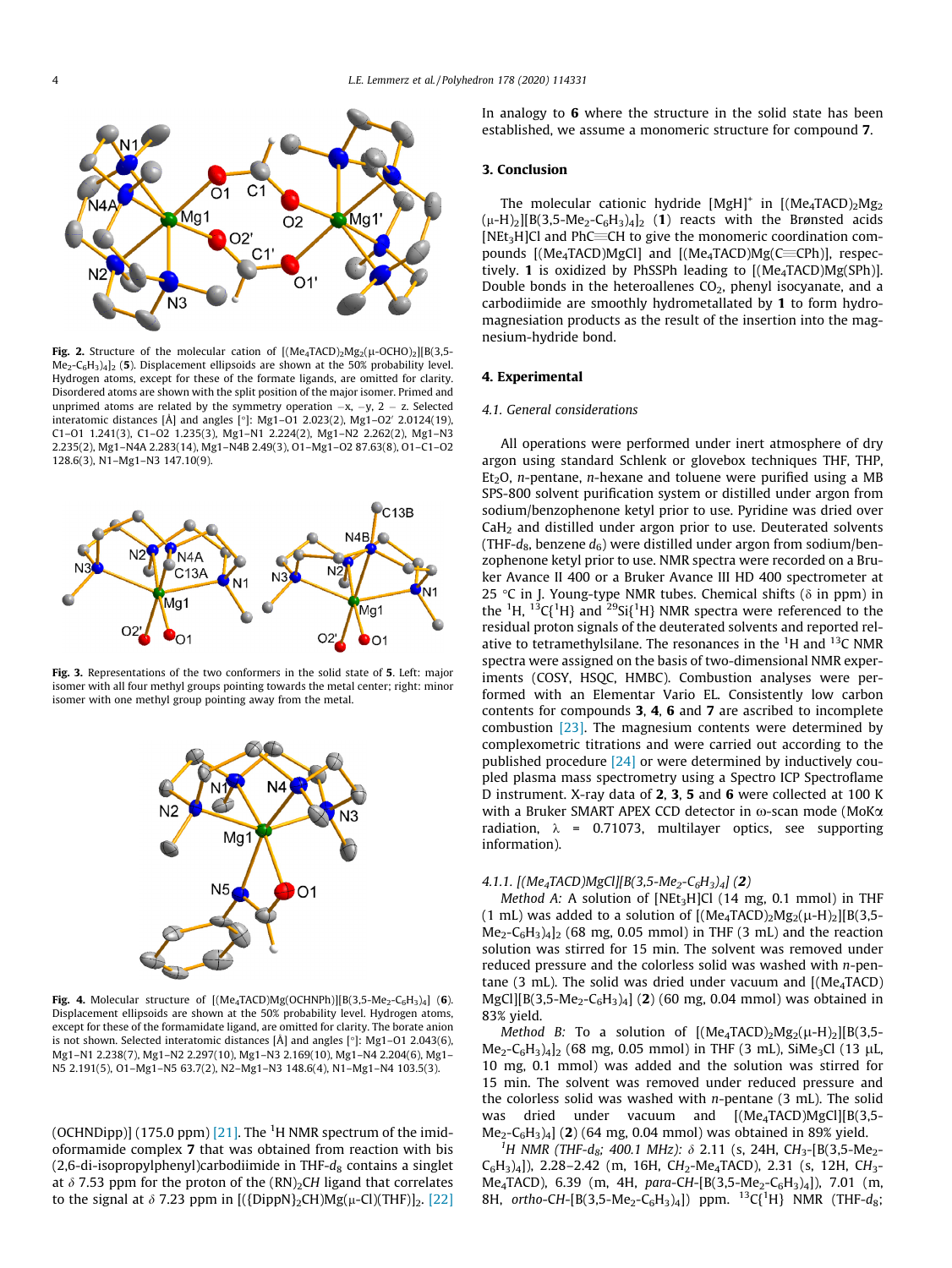100.6 MHz):  $\delta$  22.5 (s, 24H, CH<sub>3</sub>-[B(3,5-Me<sub>2</sub>-C<sub>6</sub>H<sub>3</sub>)<sub>4</sub>]), 43.8 (CH<sub>3</sub>-Me<sub>4</sub>TACD), 53.4 (CH<sub>2</sub>-Me<sub>4</sub>TACD), 123.9 (para-CH-[B(3,5-Me<sub>2</sub>- $(C_6H_3)_4$ ], 133.3 (q,  ${}^3J_{BC}$  = 2.9 Hz, meta-C-[B(3,5-Me<sub>2</sub>-C<sub>6</sub>H<sub>3</sub>)<sub>4</sub>]), 135.7 (ortho-CH-[B(3,5-Me<sub>2</sub>-C<sub>6</sub>H<sub>3</sub>)<sub>4</sub>]), 165.9 (q, <sup>1</sup>J<sub>BC</sub> = 49.2 Hz, ipso-C-[B(3,5-Me<sub>2</sub>-C<sub>6</sub>H<sub>3</sub>)<sub>4</sub>]) ppm.  ${}^{11}B{^1H}$  NMR (THF- $d_8$ ; 128.4 MHz):  $\delta$  -7.00 ppm. Anal. calc. for  $C_{44}H_{64}N_{4}BCIMg$ (719.59 g∙mol<sup>-1</sup>): C, 73.44; H, 8.97; N, 7.79; Mg, 3.38%. Found: C, 73.76; H, 9.32; N, 7.73; Mg, 3.46%.

## 4.1.2.  $[(Me_4TACD)Mg(\text{CECPh})][B(3,5-Me_2-C_6H_3)_4]$  (3)

A solution of phenylacetylene (10 mg, 0.1 mmol) was added to a solution of  $[(Me<sub>4</sub>TACD)<sub>2</sub>Mg<sub>2</sub>(\mu-H)<sub>2</sub>][B(3,5-Me<sub>2</sub>-C<sub>6</sub>H<sub>3</sub>)<sub>4</sub>]<sub>2</sub> (68 mg,$ 0.05 mmol) in THF (3 mL) and the solution was stirred for 30 min. The solvent was removed under reduced pressure and the colorless solid was washed with  $n$ -pentane (3 mL). The solid was dried under vacuum and  $[(Me<sub>4</sub>TACD)Mg(C=Ch)][B(3,5 Me<sub>2</sub>-C<sub>6</sub>H<sub>3</sub>)<sub>4</sub>$ ] (3) (67 mg, 0.09 mmol) was obtained in 85% yield. <sup>1</sup>H NMR (THF-d<sub>8</sub>; 400.1 MHz):  $\delta$  2.11 (s, 24H, CH<sub>3</sub>-[B(3,5- $Me_2-C_6H_3$ <sub>4</sub>]), 2.31-2.45 (m, 16H, CH<sub>2</sub>-Me<sub>4</sub>TACD), 2.39 (s, 12H, CH<sub>3</sub>-Me<sub>4</sub>TACD), 6.39 (m, 4H, para-CH-[B(3,5-Me<sub>2</sub>-C<sub>6</sub>H<sub>3</sub>)<sub>4</sub>]), 7.01 (m, 8H, ortho-CH-[B(3,5-Me<sub>2</sub>-C<sub>6</sub>H<sub>3</sub>)<sub>4</sub>]), 7.07 (m, 1H, para-CH-Ph), 7.12 (m, 1H, meta-CH-Ph), 7.21 (m, 1H, ortho-CH-Ph) ppm.  $^{13}$ C  ${^1}H$ } NMR (THF-d<sub>8</sub>; 100.6 MHz):  $\delta$  22.5 (CH<sub>3</sub>-[B(3,5-Me<sub>2</sub>-C<sub>6</sub>H<sub>3</sub>)<sub>4</sub>]), 43.7 (CH<sub>3</sub>-Me<sub>4</sub>TACD), 53.6 (CH<sub>2</sub>-Me<sub>4</sub>TACD), 111.3 (C=CPh), 118.4 (C=CPh), 123.8 (para-CH-[B(3,5-Me<sub>2</sub>-C<sub>6</sub>H<sub>3</sub>)<sub>4</sub>]), 126.5 (para-CH-Ph), 128.6 (meta-CH-Ph), 128.9 (ipso-C-Ph), 132.3 (ortho-CH-Ph), 133.3 (q,  ${}^{3}J_{BC}$  = 2.9 Hz, meta-C-[B(3,5-Me<sub>2</sub>-C<sub>6</sub>H<sub>3</sub>)<sub>4</sub>]), 135.7 (ortho- $CH-[B(3,5-Me_2-C_6H_3)_4])$ , 165.9 (q,  $^{1}J_{BC}$  = 49.2 Hz, ipso-C-[B(3,5-Me<sub>2</sub>-C<sub>6</sub>H<sub>3</sub>)<sub>4</sub>]) ppm. <sup>11</sup>B NMR (THF-d<sub>8</sub>; 128.4 MHz):  $\delta$  -8.85 ppm. Anal. calc. for  $\mathsf{C}_{52}\mathsf{H}_{69}\mathsf{N}_4\mathsf{BM}$ g (785.27 g•mol $^{-1}$ ): C, 79.54; H, 8.86; N, 7.13; Mg, 3.10%. Found: C, 75.76; H, 8.64; N, 6.46; Mg, 3.03%.

# 4.1.3.  $[(Me<sub>4</sub>TACD)Mg(SPh)][B(3,5-Me<sub>2</sub>-C<sub>6</sub>H<sub>3</sub>)<sub>4</sub>]$  (4)

To a solution of  $[(Me<sub>4</sub>TACD)<sub>2</sub>Mg<sub>2</sub>(\mu-H)<sub>2</sub>][B(3,5-Me<sub>2</sub>-C<sub>6</sub>H<sub>3</sub>)<sub>4</sub>]<sub>2</sub>$ (68 mg, 0.05 mmol) in THF (3 mL) a solution of diphenyl disulfide (11 mg, 0.05 mmol) in THF (1 mL) was added and the evolution of gas was observed while the reaction solution was stirred for 15 min. The solvent was removed under reduced pressure and the colorless oil was washed with  $n$ -pentane (3 mL) until it became solid. The solid was dried under vacuum and  $[(Me<sub>4</sub>TACD)Mg(SPh)]$  $[B(3,5-Me_2-C_6H_3)_4]$  (4) (75 mg, 0.09 mmol) was obtained in 94% yield. <sup>1</sup>H NMR (THF-d<sub>8</sub>; 400.1 MHz):  $\delta$  2.10 (s, 24H, CH<sub>3</sub>-[B(3,5-Me2-C6H3)4]), 2.22 (s, 12H, CH3-Me4TACD), 2.24–2.41 (m, 16H,  $CH_2$ -Me<sub>4</sub>TACD), 6.38 (m, 4H, para-CH-[B(3,5-Me<sub>2</sub>-C<sub>6</sub>H<sub>3</sub>)<sub>4</sub>]), 6.86 (m, 1H, para-CH-Ph), 6.96 (m, 2H, meta-CH-Ph), 7.00 (m, 8H, ortho-CH-[B(3,5-Me<sub>2</sub>-C<sub>6</sub>H<sub>3</sub>)4]), 7.33 (m, 2H, ortho-CH-Ph) ppm.<br><sup>13</sup>C{<sup>1</sup>H} NMR (THF-d<sub>8</sub>; 100.6 MHz): *δ* 22.5 (CH<sub>3</sub>-[B(3,5-Me<sub>2</sub>- $C_6H_3$ <sub>4</sub>]), 44.3 (CH<sub>3</sub>-Me<sub>4</sub>TACD), 53.6 (CH<sub>2</sub>-Me<sub>4</sub>TACD), 123.6 (para-CH-Ph), 123.9 (para-CH-[B(3,5-Me<sub>2</sub>-C<sub>6</sub>H<sub>3</sub>)<sub>4</sub>]), 128.7 (meta-CH-Ph), 133.3 (q,  ${}^{3}J_{BC}$  = 2.9 Hz, meta-C-[B(3,5-Me<sub>2</sub>-C<sub>6</sub>H<sub>3</sub>)<sub>4</sub>]), 135.7 (ortho- $CH-[B(3,5-Me_2-C_6H_3)_4])$ , 135.8 (ortho-CH-Ph), 143.0 (ipso-C-Ph; identified by HSQC NMR), 165.9 (q,  $^{1}J_{BC}$  = 49.2 Hz, ipso-C-[B(3,5-Me<sub>2</sub>-C<sub>6</sub>H<sub>3</sub>)<sub>4</sub>]) ppm. <sup>11</sup>B NMR (THF-d<sub>8</sub>; 128.4 MHz):  $\delta$  -7.02 ppm. Anal. calc. for C<sub>50</sub>H<sub>69</sub>N<sub>4</sub>BSMg (793.31 g∙mol<sup>-1</sup>): C, 75.70; H, 8.77; N, 7.06; Mg, 3.06%. Found: C, 73.48; H, 8.74; N, 6.95; Mg, 2.90%.

## 4.1.4.  $[(Me<sub>4</sub>TACD)<sub>2</sub>Mg<sub>2</sub>(\mu-OCHO)<sub>2</sub>][B(3,5-Me<sub>2</sub>-C<sub>6</sub>H<sub>3</sub>)<sub>4</sub>]<sub>2</sub>(5)$

A solution of  $[(Me<sub>4</sub>TACD)<sub>2</sub>Mg<sub>2</sub>(\mu-H)<sub>2</sub>][B(3,5-Me<sub>2</sub>-C<sub>6</sub>H<sub>3</sub>)<sub>4</sub>]<sub>2</sub>$ (68 mg, 0.05 mmol) in THF (3 mL) was pressurized with  $CO<sub>2</sub>$ (0.5 bar) and the reaction solution was stirred for 5 min. The solvent was removed under reduced pressure and the colorless solid was washed with n-pentane (6 mL). The solid was dried under vacuum and  $[(Me<sub>4</sub>TACD)<sub>2</sub>Mg<sub>2</sub>(\mu-OCHO)<sub>2</sub>][B(3,5-Me<sub>2</sub>-C<sub>6</sub>H<sub>3</sub>)<sub>4</sub>]<sub>2</sub> (5)$ (69 mg, 0.05 mmol) was obtained as slightly yellow powder in 95% yield. <sup>1</sup>H NMR (THF-d<sub>8</sub>; 400.1 MHz):  $\delta$  2.10 (s, 48H, CH<sub>3</sub>-[B  $(3,5-Me_2-C_6H_3)_4$ ], 2.24 (s, 24H, CH<sub>3</sub>-Me<sub>4</sub>TACD), 2.33–2.47 (m, 32H, CH<sub>2</sub>-Me<sub>4</sub>TACD), 6.37 (m, 8H, para-CH-[B(3,5-Me<sub>2</sub>-C<sub>6</sub>H<sub>3</sub>)<sub>4</sub>]), 7.00 (m, 16H, ortho-CH-[B(3,5-Me<sub>2</sub>-C<sub>6</sub>H<sub>3</sub>)<sub>4</sub>]), 8.27 (s, 2H, OCHO) ppm.  ${}^{13}C(^{1}H)$  NMR (THF-d<sub>8</sub>; 100.6 MHz):  $\delta$  22.5 (CH<sub>3</sub>-[B(3,5- $Me<sub>2</sub>-C<sub>6</sub>H<sub>3</sub>)<sub>4</sub>$ ]), 44.6 (CH<sub>3</sub>-Me<sub>4</sub>TACD), 55.1 (CH<sub>2</sub>-Me<sub>4</sub>TACD), 123.8 (para-CH-[B(3,5-Me<sub>2</sub>-C<sub>6</sub>H<sub>3</sub>)<sub>4</sub>]), 133.2 (q, <sup>3</sup>J<sub>BC</sub> = 2.9 Hz, meta-C-[B  $(3,5-Me_2-C_6H_3)_4]$ ), 135.7 (ortho-CH-[B(3,5-Me<sub>2</sub>-C<sub>6</sub>H<sub>3</sub>)<sub>4</sub>]), 165.9 (q,  $^{1}J_{BC}$  = 49.2 Hz, ipso-C-[B(3,5-Me<sub>2</sub>-C<sub>6</sub>H<sub>3</sub>)<sub>4</sub>]), 175.9 (OCHO) ppm. <sup>11</sup>B  ${^1}H$  NMR (THF- $d_8$ ; 128.4 MHz):  $\delta$  -6.99 ppm. Anal. calc. for  $C_{90}H_{130}N_8B_2Mg_2$  (1458.31 g•mol<sup>-1</sup>): C, 74.13; H, 8.99; N, 7.68; Mg, 3.33%. Found: C, 73.94; H, 8.97; N, 7.68; Mg, 3.20%.

## 4.1.5.  $[(Me<sub>4</sub>TACD)Mg(OCHNPh)][B(3,5-Me<sub>2</sub>-C<sub>6</sub>H<sub>3</sub>)<sub>4</sub>] (6)$

To a solution of  $[(Me<sub>4</sub>TACD)<sub>2</sub>Mg<sub>2</sub>(\mu-H)<sub>2</sub>][B(3,5-Me<sub>2</sub>-C<sub>6</sub>H<sub>3</sub>)<sub>4</sub>]<sub>2</sub>$ (68 mg, 0.05 mmol) in THF (3 mL) phenylisocyanate was added dropwise (12 mg, 0.1 mmol) and the reaction solution was stirred for 15 min at 25  $\degree$ C. The solvent was removed under reduced pressure and the colorless solid was washed with  $n$ -pentane (6 mL). The solid was dried under vacuum and  $[(Me<sub>4</sub>TACD)Mg(OCHNPh)]$  $[B(3,5-Me_2-C_6H_3)_4]$  (6) (66 mg, 0.08 mmol) was obtained as colorless powder in 82% yield.  $^1$ H NMR (THF- $d_8$ ; 400.1 MHz):  $\delta$  2.09 (s, 24H, CH<sub>3</sub>-[B(3,5-Me<sub>2</sub>-C<sub>6</sub>H<sub>3</sub>)<sub>4</sub>]), 2.30 (m, 8H, CH<sub>2</sub>-Me<sub>4</sub>TACD), 2.31 (s, 6H, CH<sub>3</sub>-Me<sub>4</sub>TACD), 2.47 (m, 8H, CH<sub>2</sub>-Me<sub>4</sub>TACD), 2.48 (s, 6H,  $CH_3-Me_4TACD$ ), 6.37 (m, 4H, para-CH-[B(3,5-Me<sub>2</sub>-C<sub>6</sub>H<sub>3</sub>)<sub>4</sub>]), 6.89 (m, 2H, ortho-CH-Ph), 6.99 (m, 9H, ortho-CH-[B(3,5-Me<sub>2</sub>-C<sub>6</sub>H<sub>3</sub>)<sub>4</sub>], para-CH-Ph), 7.23 (m, 2H, meta-CH-Ph), 8.21 (OCHN) ppm. <sup>13</sup>C  ${^1}H$ } NMR (THF-d<sub>8</sub>; 100.6 MHz):  $\delta$  22.5 (CH<sub>3</sub>-[B(3,5-Me<sub>2</sub>-C<sub>6</sub>H<sub>3</sub>)<sub>4</sub>]), 44.5 (CH<sub>3</sub>-Me<sub>4</sub>TACD), 56.7 (CH<sub>2</sub>-Me<sub>4</sub>TACD), 123.8 (para-CH-[B  $(3,5-Me<sub>2</sub>-C<sub>6</sub>H<sub>3</sub>)<sub>4</sub>]$ , 124.1 (ortho-CH-Ph), 124.4 (para-CH-Ph), 130.0 (meta-CH-Ph), 133.2 (q,  ${}^{3}J_{BC}$  = 2.9 Hz, meta-C-[B(3,5-Me<sub>2</sub>-C<sub>6</sub>H<sub>3</sub>)<sub>4</sub>]), 135.7 (ortho-CH-[B(3,5-Me<sub>2</sub>-C<sub>6</sub>H<sub>3</sub>)<sub>4</sub>]), 149.0 (OCHN), 165.9  $(q, {}^{1}J_{BC} = 49.2$  Hz, ipso-C-[B(3,5-Me<sub>2</sub>-C<sub>6</sub>H<sub>3</sub>)<sub>4</sub>]), 175.9 (OCHO) ppm. (q, <sup>1</sup>J<sub>BC</sub> = 49.2 Hz, ipso-C-[B(3,5-Me<sub>2</sub>-C<sub>6</sub>H<sub>3</sub>)<sub>4</sub>]), 175.9 (OCHO) ppm.<br><sup>11</sup>B{<sup>1</sup>H} NMR (THF-d<sub>8</sub>; 128.4 MHz):  $\delta$  –6.99 ppm. Anal. calc. for  $C_{51}H_{70}N_5BMg$  (804.27 g⋅mol<sup>-1</sup>): C, 76.16; H, 8.77; N, 8.71; Mg, 3.02%. Found: C, 74.37; H, 8.68; N, 8.45; Mg, 2.56%.

# 4.1.6. [(Me<sub>4</sub>TACD)Mg({N(2,6-<sup>i</sup>Pr<sub>2</sub>-C<sub>6</sub>H<sub>3</sub>)<sub>2</sub>}<sub>2</sub>CH][B(3,5-Me<sub>2</sub>-C<sub>6</sub>H<sub>3</sub>)<sub>4</sub>] (**7**)

To a solution of  $[(Me<sub>4</sub>TACD)<sub>2</sub>Mg<sub>2</sub>(\mu-H)<sub>2</sub>][B(3,5-Me<sub>2</sub>-C<sub>6</sub>H<sub>3</sub>)<sub>4</sub>]<sub>2</sub>$ (68 mg, 0.05 mmol) in THF (3 mL) a solution of bis(2,6-diisopropylphenyl)carbodiimide (36 mg, 0.1 mmol) in THF (1 mL) was added and the reaction solution was stirred for 15 min at 25  $\degree$ C. The solvent was removed under reduced pressure and the waxy colorless solid was washed with *n*-pentane ( $2 \times 3$  mL). The solid was dried under vacuum and  $[(Me<sub>4</sub>TACD)Mg({N(2,6<sup>-1</sup>Pr<sub>2</sub>-C<sub>6</sub>H<sub>3</sub>)}<sub>2</sub>]cH][B(3,5 Me<sub>2</sub>-C<sub>6</sub>H<sub>3</sub>)<sub>4</sub>$  (7) (84 mg, 0.08 mmol) was obtained as colorless powder in 80% yield. <sup>1</sup>H NMR (THF- $d_8$ ; 400.1 MHz):  $\delta$  1.10 (d, 12H,  $^{3}$ J<sub>HH</sub> = 6.8 Hz, CH<sub>3</sub>-<sup>i</sup>Pr), 1.28 (d, 12H,  $^{3}$ J<sub>HH</sub> = 6.8 Hz, CH<sub>3</sub>-<sup>i</sup>Pr), 2.09 (s, 24H, CH<sub>3</sub>-[B(3,5-Me<sub>2</sub>-C<sub>6</sub>H<sub>3</sub>)<sub>4</sub>]), 2.19 (s, 12H, CH<sub>3</sub>-Me<sub>4</sub>TACD), 2.23–2.30 (m, 8H, CH<sub>2</sub>-Me<sub>4</sub>TACD), 2.37–2.46 (m, 8H, CH<sub>2</sub>-Me<sub>4</sub>TACD), 3.41 (sept., 4H,  $^{3}$ J<sub>HH</sub> = 6.8 Hz, CH-<sup>i</sup>Pr), 6.37 (m, 4H, para-CH-[B(3,5-Me<sub>2</sub>-C<sub>6</sub>H<sub>3</sub>)<sub>4</sub>]), 7.01 (m, 10H, ortho-CH-[B(3,5- $Me<sub>2</sub>-C<sub>6</sub>H<sub>3</sub>)<sub>4</sub>$ , para-CH-N(2,6-<sup>i</sup>Pr<sub>2</sub>-C<sub>6</sub>H<sub>3</sub>)), 7.07 (d, 4H, <sup>3</sup>J<sub>HH</sub> = 6.8 Hz, meta-CH-N(2,6-<sup>i</sup>Pr<sub>2</sub>-C<sub>6</sub>H<sub>3</sub>)), 7.53 (s, 1H, NCHN) ppm. <sup>13</sup>C{<sup>1</sup>H} NMR (THF-d<sub>8</sub>; 100.6 MHz):  $\delta$  22.5 (CH<sub>3</sub>-[B(3,5-Me<sub>2</sub>-C<sub>6</sub>H<sub>3</sub>)<sub>4</sub>]), 24.0 (CH<sub>3</sub>-<sup>i</sup>Pr), 26.9 (CH<sub>3</sub>-<sup>i</sup>Pr), 28.4 (CH-<sup>i</sup>Pr), 46.4 (CH<sub>3</sub>-Me<sub>4</sub>TACD), 55.2  $(CH_2-Me_4TACD)$ , 123.8 (para-CH-[B(3,5-Me<sub>2</sub>-C<sub>6</sub>H<sub>3</sub>)<sub>4</sub>]), 124.4  $(meta\text{-}CH\text{-}N(2,6\text{-}{}^{i}Pr_2\text{-}C_6H_3))$ , 125.3  $(para\text{-}CH\text{-}N(2,6\text{-}{}^{i}Pr_2\text{-}C_6H_3))$ 133.2 (q,  ${}^{3}J_{BC}$  = 2.9 Hz, meta-C-[B(3,5-Me<sub>2</sub>-C<sub>6</sub>H<sub>3</sub>)<sub>4</sub>]), 135.6 (ortho- $CH-[B(3,5-Me_2-C_6H_3)_4])$ , 144.6 (ortho-CH-N(2,6-<sup>i</sup>Pr<sub>2</sub>-C<sub>6</sub>H<sub>3</sub>)), 146.9 (ipso–C–N(2,6-<sup>i</sup>Pr<sub>2</sub>-C<sub>6</sub>H<sub>3</sub>)), 165.9 (q, <sup>1</sup>J<sub>BC</sub> = 49.2 Hz, ipso-C-[B(3,5- $Me_2-C_6H_3$ <sub>/4</sub>]), 171.1 (NCHN) ppm. <sup>11</sup>B{<sup>1</sup>H} NMR (THF-d<sub>8</sub>; 128.4 MHz):  $\delta$  -8.88 ppm. Anal. calc. for C<sub>69</sub>H<sub>99</sub>N<sub>6</sub>BMg  $(1047.71 \text{ g} \cdot \text{mol}^{-1})$ : C, 79.10; H, 9.52; N, 8.02; Mg, 2.32%. Found: C, 76.88; H, 9.34; N, 8.10; Mg, 2.03%.